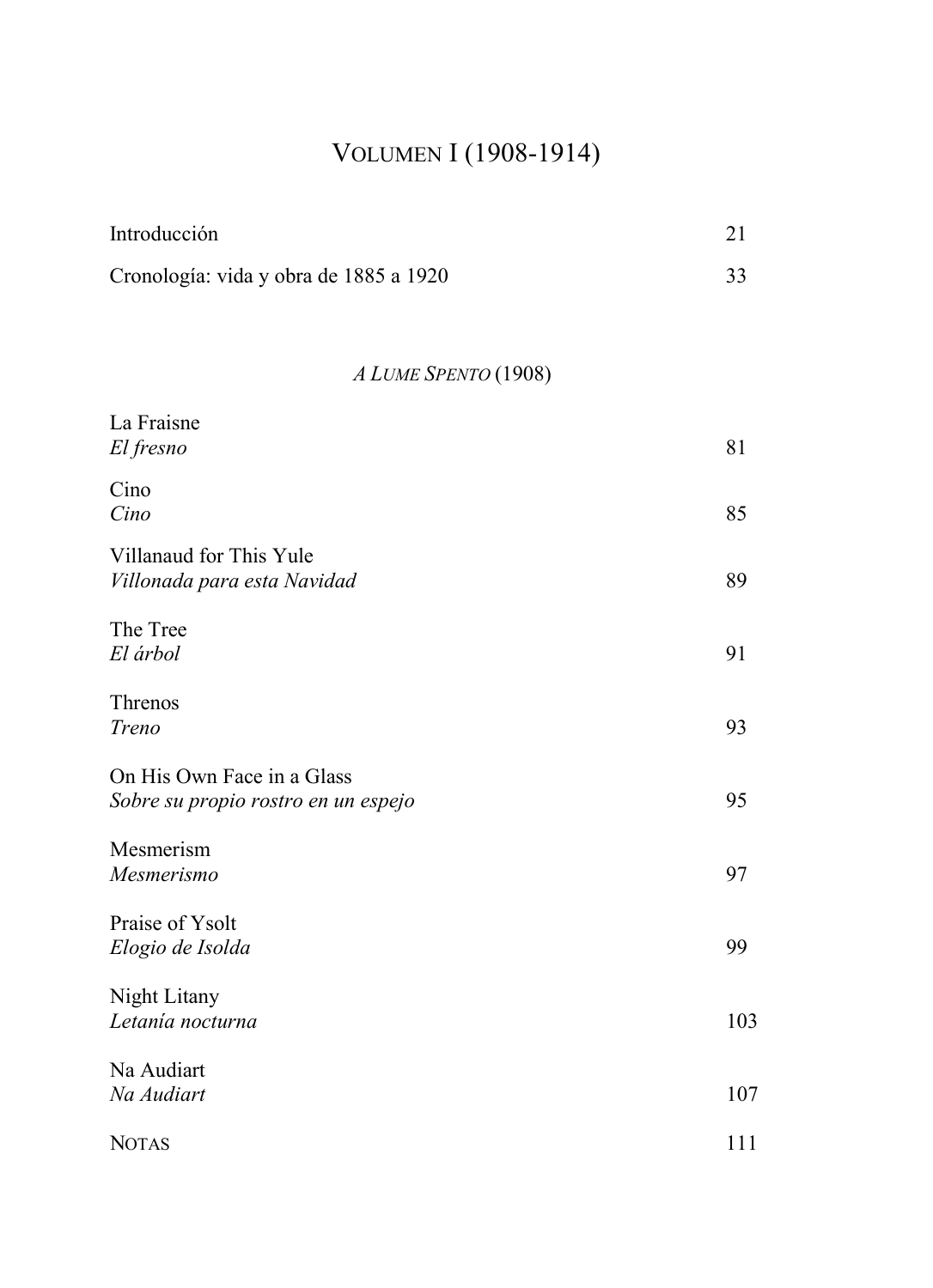#### *PERSONAE /EXULTATIONS* (1909)

| In Durance<br>En cautividad                                         | 127 |
|---------------------------------------------------------------------|-----|
| Guido Invites You Thus<br>Guido te invita así                       | 131 |
| Marvoil<br>Marvoil                                                  | 133 |
| The White Stag<br>El ciervo blanco                                  | 137 |
| Sestina: Altaforte<br>Sestina: Altaforte                            | 139 |
| Piere Vidal Old<br>Piere Vidal, viejo                               | 143 |
| Ballad of the Goodly Fere<br>Balada del buen compañero              | 149 |
| Francesca<br>Francesca                                              | 153 |
| And Thus in Ninive<br>Y así en Nínive                               | 155 |
| Paracelsus in Excelsis<br>Paracelsus in Excelsis                    | 157 |
| The Eyes<br>Los ojos                                                | 159 |
| Planh for the Young English King<br>Lamento por el joven rey inglés | 161 |
| <b>NOTAS</b>                                                        | 165 |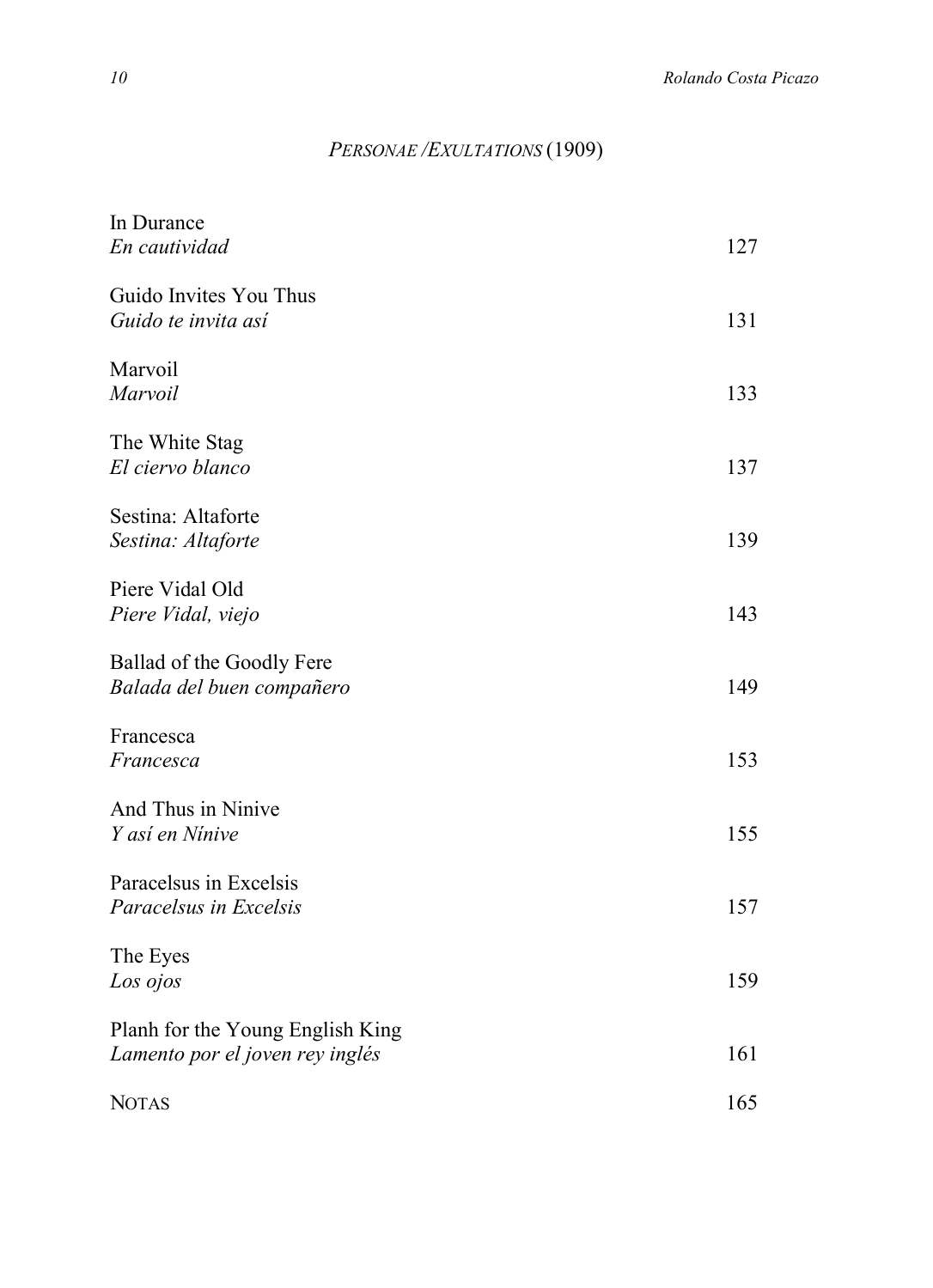## *CANZONI* (1911)

| "Blandula, Tenella, Vagula"<br>"Blandula, Tenella, Vagula" | 177 |
|------------------------------------------------------------|-----|
| Erat Hora<br>Erat Hora                                     | 177 |
| Mr. Housman's Message<br>El mensaje de Mr. Housman         | 179 |
| The House of Splendour<br>La casa del esplendor            | 181 |
| Horae Beate Inscripto<br>Horae Beate Inscripto             | 181 |
| The Altar<br>El altar                                      | 183 |
| Au Salon<br>Au Salon                                       | 185 |
| Au Jardin<br>Au Jardin                                     | 187 |
| Rome<br>Roma                                               | 189 |
| <b>NOTAS</b>                                               | 191 |

*RIPOSTES* (1912)

| Silet<br><b>Silet</b>                    | 197 |
|------------------------------------------|-----|
| In Exitum Cuiusdam<br>In Exitum Cuiusdam | 197 |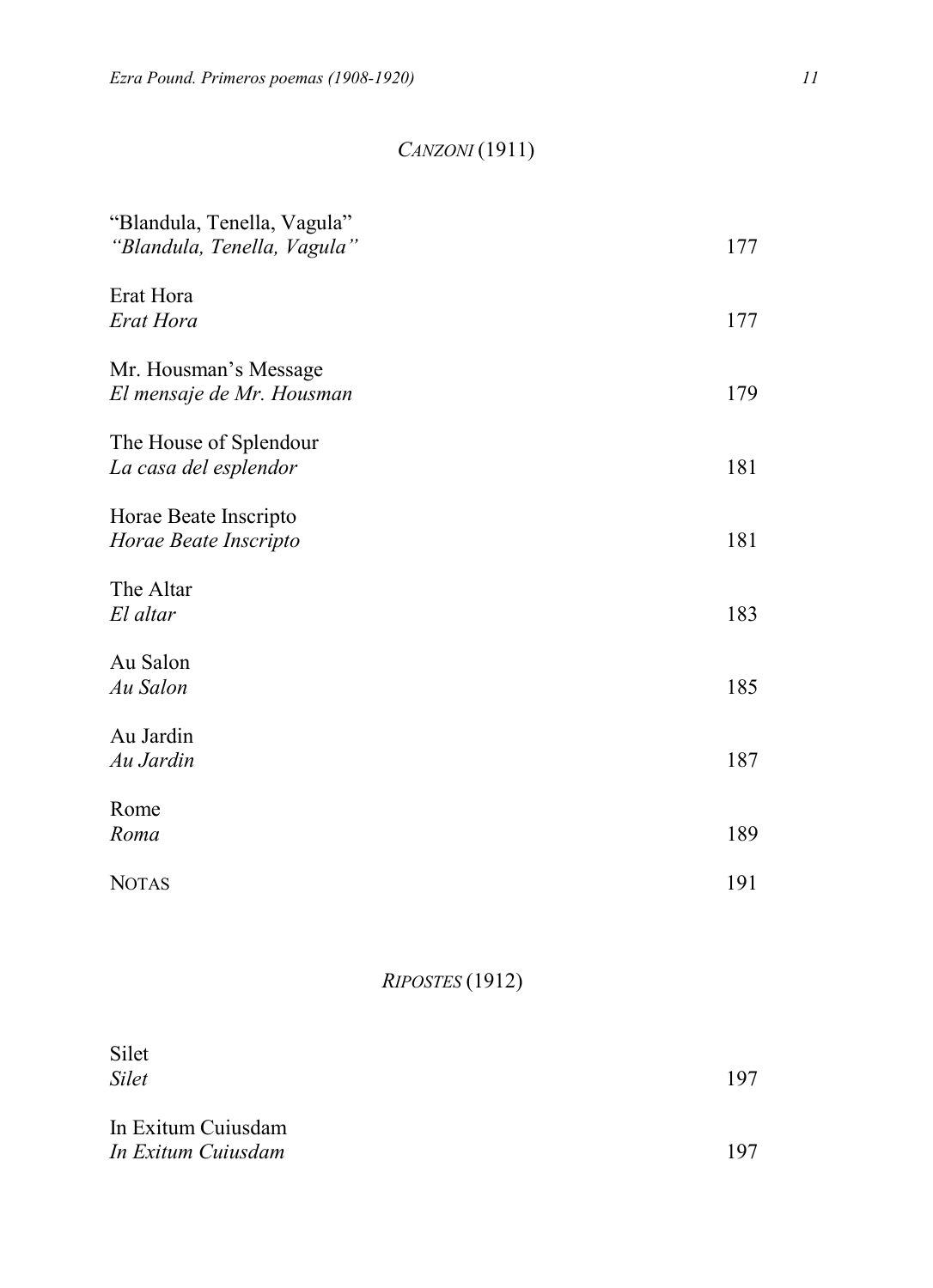| The Tomb at Akr Caar<br>La tumba en Akr Caar           | 199 |
|--------------------------------------------------------|-----|
| Portrait d'une Femme<br>Portrait d'une Femme           | 201 |
| N.Y.<br>N.Y.                                           | 203 |
| A Girl<br>Una muchacha                                 | 203 |
| "Phasellus Ille"<br>"Phasellus Ille"                   | 205 |
| The Seafarer<br>El navegante                           | 207 |
| The Cloak<br>El manto                                  | 213 |
| $\Delta \dot{\omega}$ pia<br>$\Delta \dot{\omega}$ pia | 213 |
| Apparuit<br>Apparuit                                   | 215 |
| Sub Mare<br>Sub Mare                                   | 217 |
| The Needle<br>La aguja                                 | 217 |
| Plunge<br>La zambullida                                | 219 |
| Virginal<br>Un virginal                                | 219 |
| Pan Is Dead<br>Pan ha muerto                           | 221 |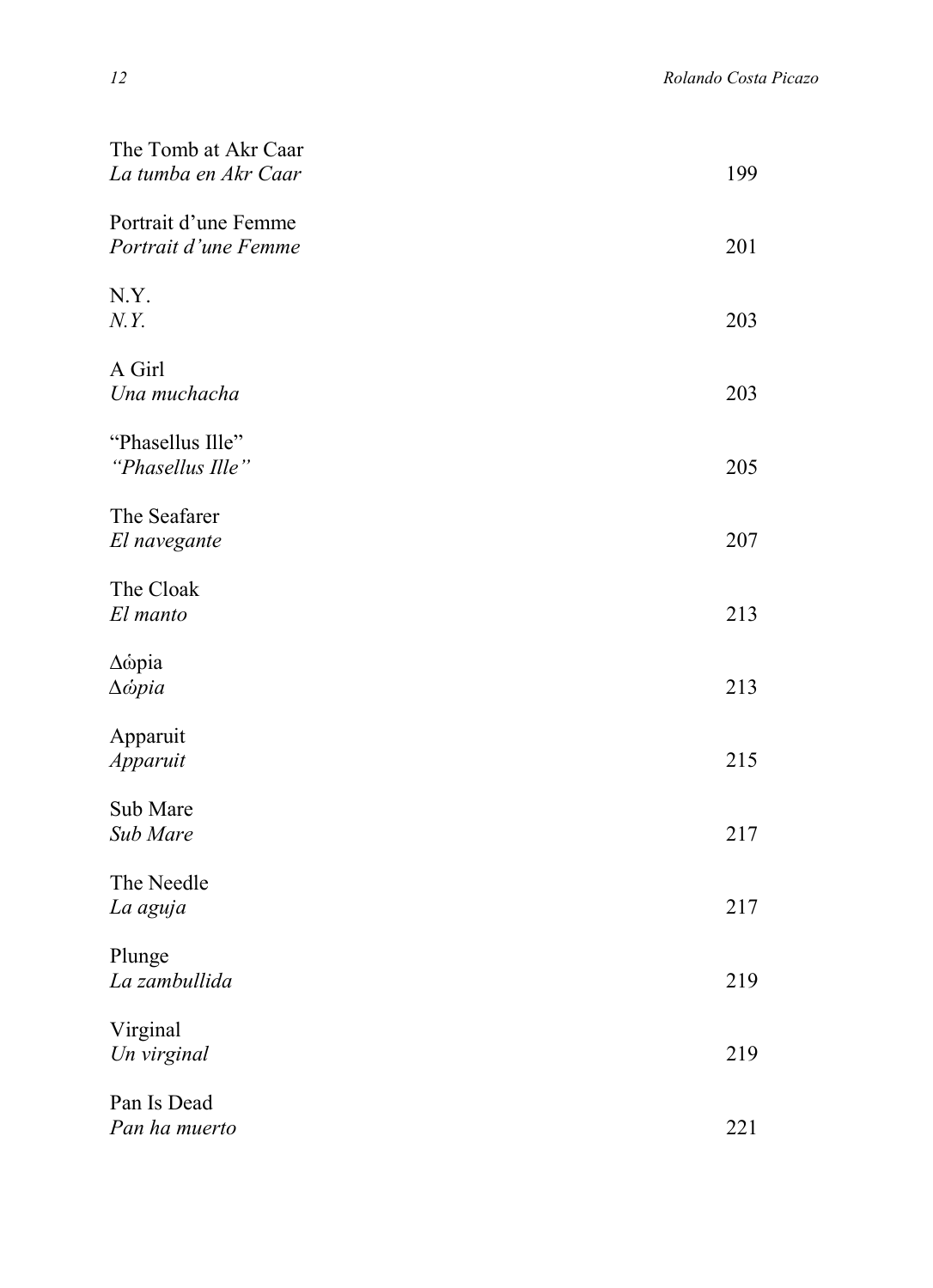| Dieu! Qu'Il La Fait<br>Dieu! Qu'Il La Fait     | 221 |
|------------------------------------------------|-----|
| The Picture<br>El cuadro                       | 223 |
| Of Jacopo del Sellaio<br>De Jacopo del Sellaio | 223 |
| The Return<br>El regreso                       | 225 |
| The Alchemist<br>El alquimista                 | 227 |
| <b>NOTAS</b>                                   | 231 |

## *BLAST I & II* (1914)

*BLAST I*

| <b>Before Sleep</b><br>Antes del sueño           | 249 |
|--------------------------------------------------|-----|
| Epitaphs<br>Epitafios                            | 251 |
| Meditatio<br>Meditatio                           | 251 |
| <b>Fratres Minores</b><br><i>Fratres Minores</i> | 251 |
| Come My Cantilations<br>Vamos, cantilenas mías   | 253 |
| Momentum Ære, Etc.<br>Momentum Ære, Etc.         | 253 |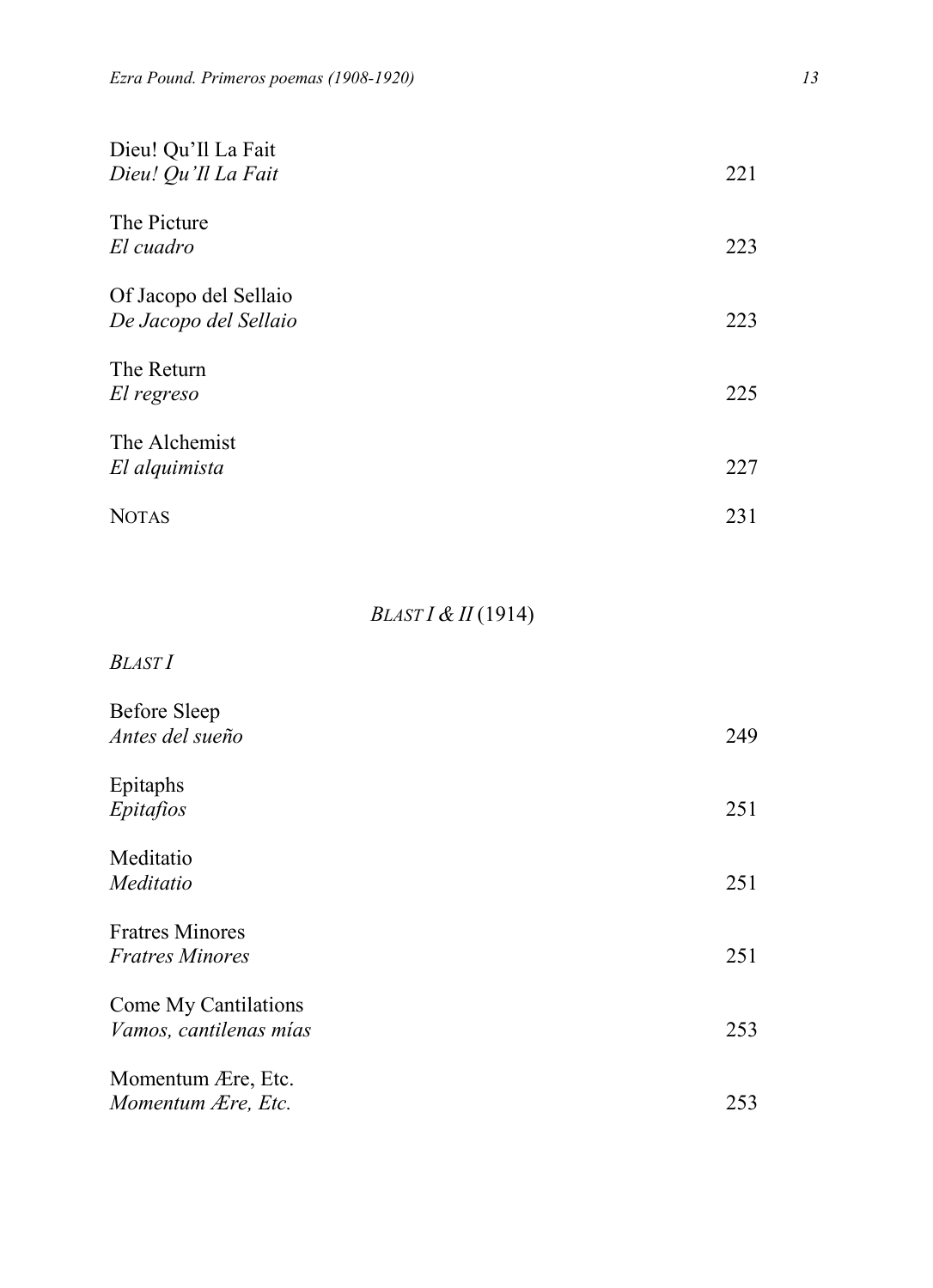| L'Art, $1910$<br>L'Art, 1910                                         | 253 |
|----------------------------------------------------------------------|-----|
| The New Cake of Soap<br>La pastilla nueva de jabón                   | 255 |
| Salutation the Third<br>Salutación tercera                           | 255 |
| <b>BLAST II</b>                                                      |     |
| Ancient Wisdom, Rather Cosmic<br>Sabiduría antigua, un tanto cósmica | 257 |
| The Social Order<br>El orden social                                  | 257 |
| The Game of Chess<br>El juego de ajedrez                             | 259 |
| Our Contemporaries<br>Nuestros contemporaneous                       | 259 |
| <b>NOTAS</b>                                                         | 261 |

## *CATHAY* (1915)

| Song of the Bowmen of Shu<br>Canción de los arqueros de Shu         | 267 |
|---------------------------------------------------------------------|-----|
| The Beautiful Toilet<br>El hermoso tocado                           | 267 |
| The River Song<br>La canción del río                                | 269 |
| Poem by the Bridge at Ten-Shin<br>Poema junto al puento en Ten-Shin | 273 |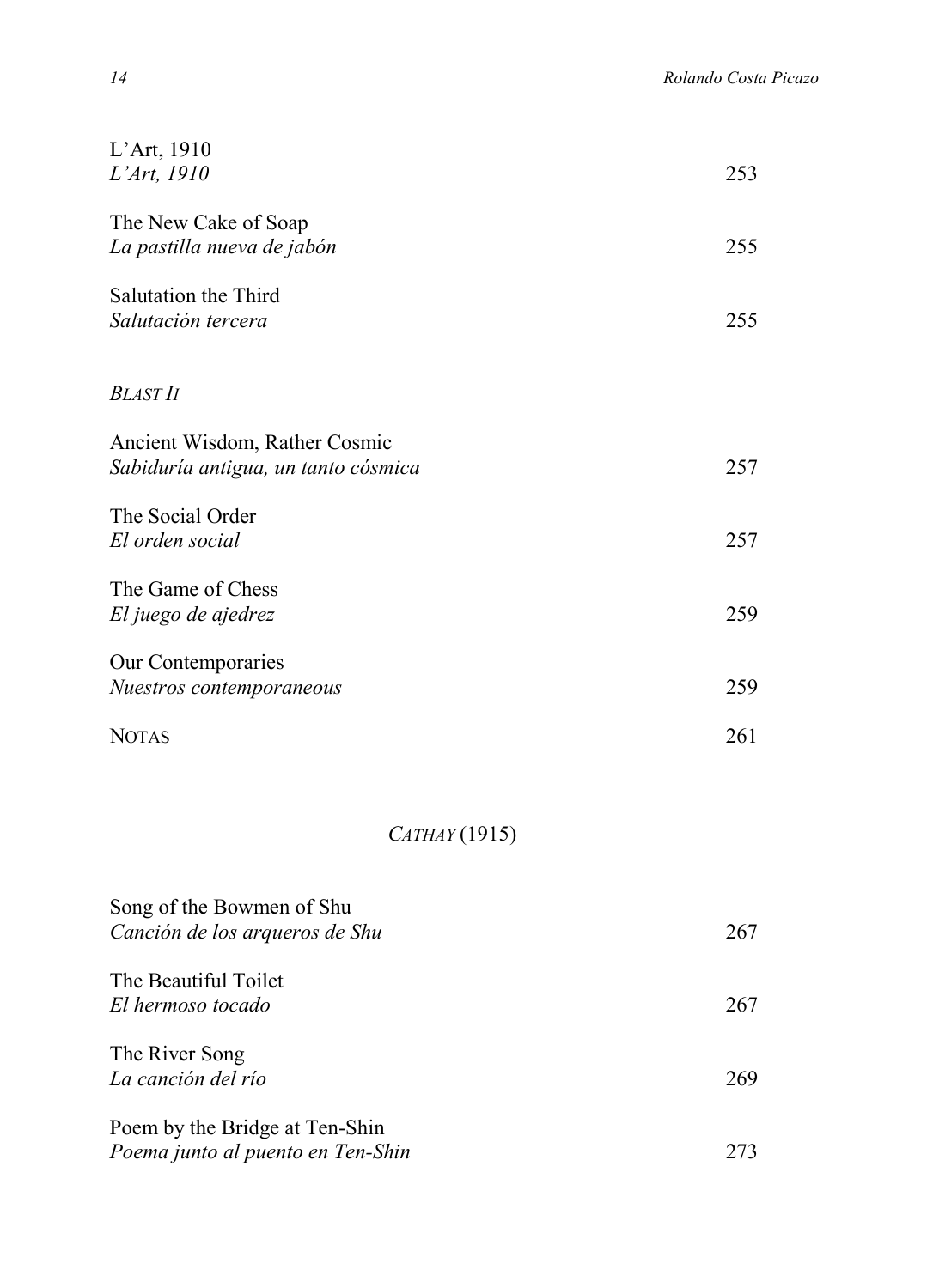| The River Merchant's Wife: A Letter<br>La mujer del mercader del río: una carta | 275 |
|---------------------------------------------------------------------------------|-----|
| The Jewel Stairs' Grievance<br>La queja de la escalera enjoyada                 | 277 |
| Lament of the Frontier Guard<br>Lamento del guardia fronterizo                  | 279 |
| Exile's Letter<br>Carta desde el exilio                                         | 281 |
| Four Poems of Departure<br>Cuatro poemas de despedida                           | 285 |
| South-Folk in Cold Country<br>Sureños en territorio helado                      | 289 |
| Sennin Poem by Kakuhaku<br>Poema sennin por Kakuhaku                            | 289 |
| A Ballad of the Mulberry Road<br>Una balada del camino de las moreras           | 291 |
| Old Idea of Choan By Rosoriu<br>Vieja idea de Choan por Rosoriu                 | 293 |
| To-Em-Mei's "The Unmoving Cloud"<br>"La nube inmóvil" por To-Em-Mei             | 295 |
| <b>NOTAS</b>                                                                    | 297 |

#### *LUSTRA* (1916-1917)

| Tenzone<br>Tenzone               | 309 |
|----------------------------------|-----|
| The Condolence<br>La condolencia | 311 |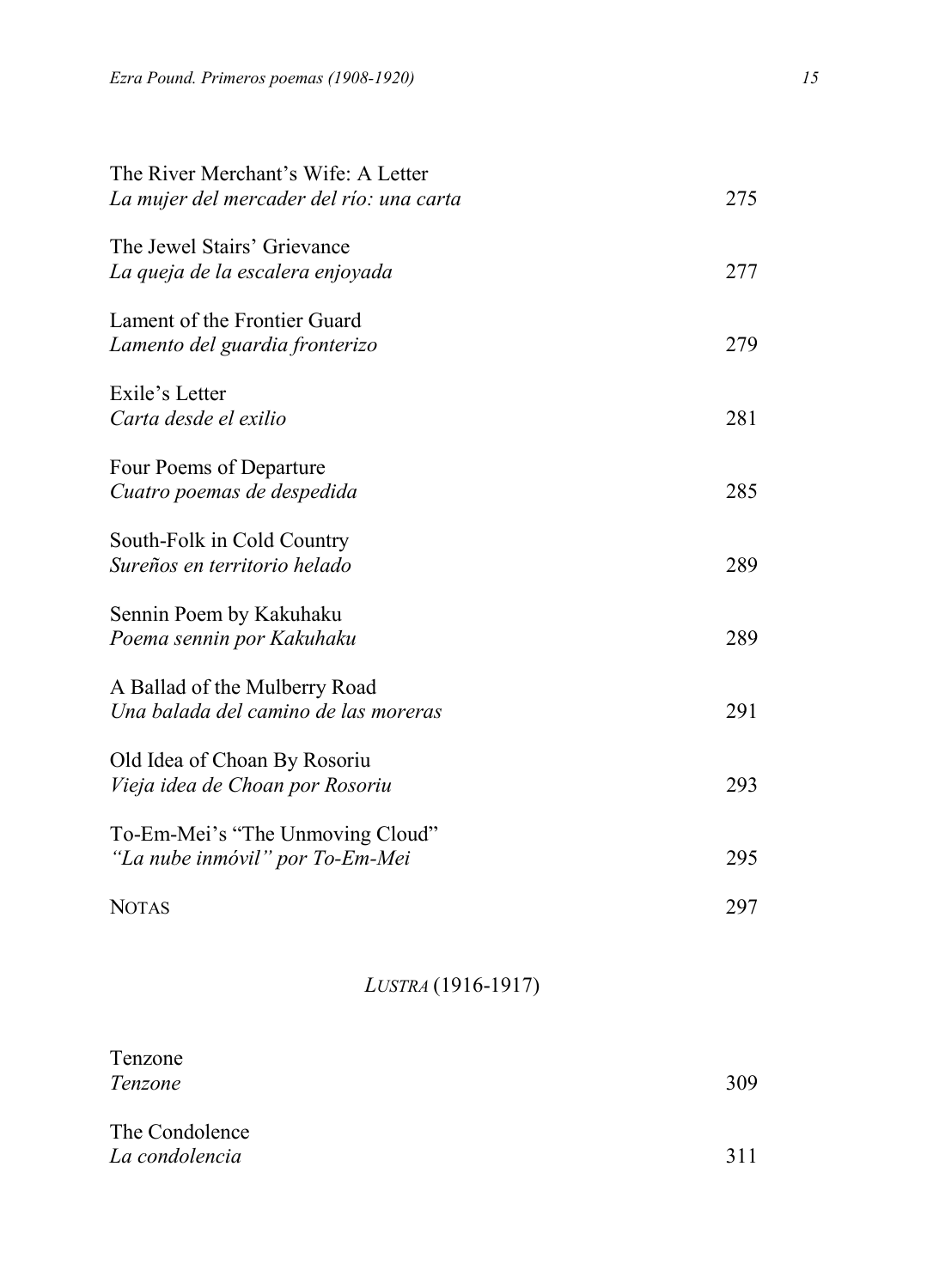| The Garret<br>El ático                      | 313 |
|---------------------------------------------|-----|
| The Garden<br>El jardín                     | 313 |
| Ortus<br>Ortus                              | 315 |
| Salutation<br>Salutación                    | 315 |
| Salutation the Second<br>Salutación segunda | 317 |
| The Spring<br>La primavera                  | 319 |
| Albâtre<br>Albâtre                          | 319 |
| Commission<br>Comisión                      | 321 |
| A Pact<br>Un pacto                          | 323 |
| Surgit Fama<br>Surgit Fama                  | 323 |
| Dance Figure<br>Figura de danza             | 325 |
| April<br>Abril                              | 325 |
| Gentildonna<br>Gentildonna                  | 327 |
| The Rest<br>El resto                        | 327 |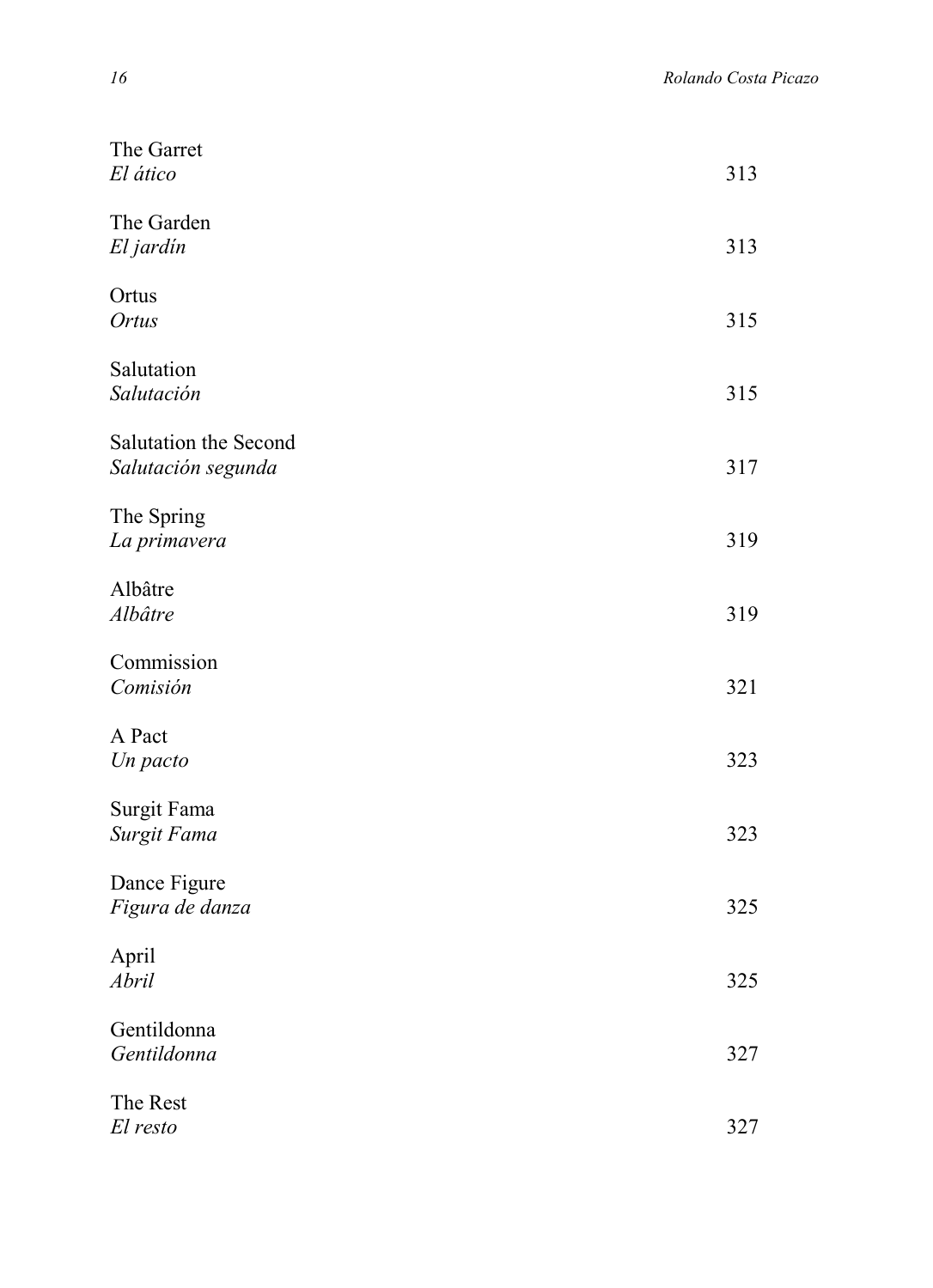| Les Millwin<br>Les Millwin                                         | 329 |
|--------------------------------------------------------------------|-----|
| Further Instructions<br>Más instrucciones                          | 331 |
| Ité<br>Ité                                                         | 333 |
| Dum Capitolium Scandet<br>Dum Capitolium Scandet                   | 333 |
| The Study in Aesthetics<br>El estudio de estética                  | 335 |
| <b>Tò Kasóv</b><br>Τὸ Καλόν                                        | 335 |
| Salvationists<br>Salvacionistas                                    | 337 |
| Arides<br><b>Arides</b>                                            | 337 |
| The Bath Tub<br>La bañadera                                        | 339 |
| The Temperaments<br>Los temperamentos                              | 339 |
| Amities<br><b>Amities</b>                                          | 341 |
| Ancora<br>Ancora                                                   | 343 |
| Dompna Pois de me No' us Cal<br>Dompna Pois de me No' us Cal       | 345 |
| The Coming of War: Actaeon<br>El advenimiento de la guerra: Acteón | 349 |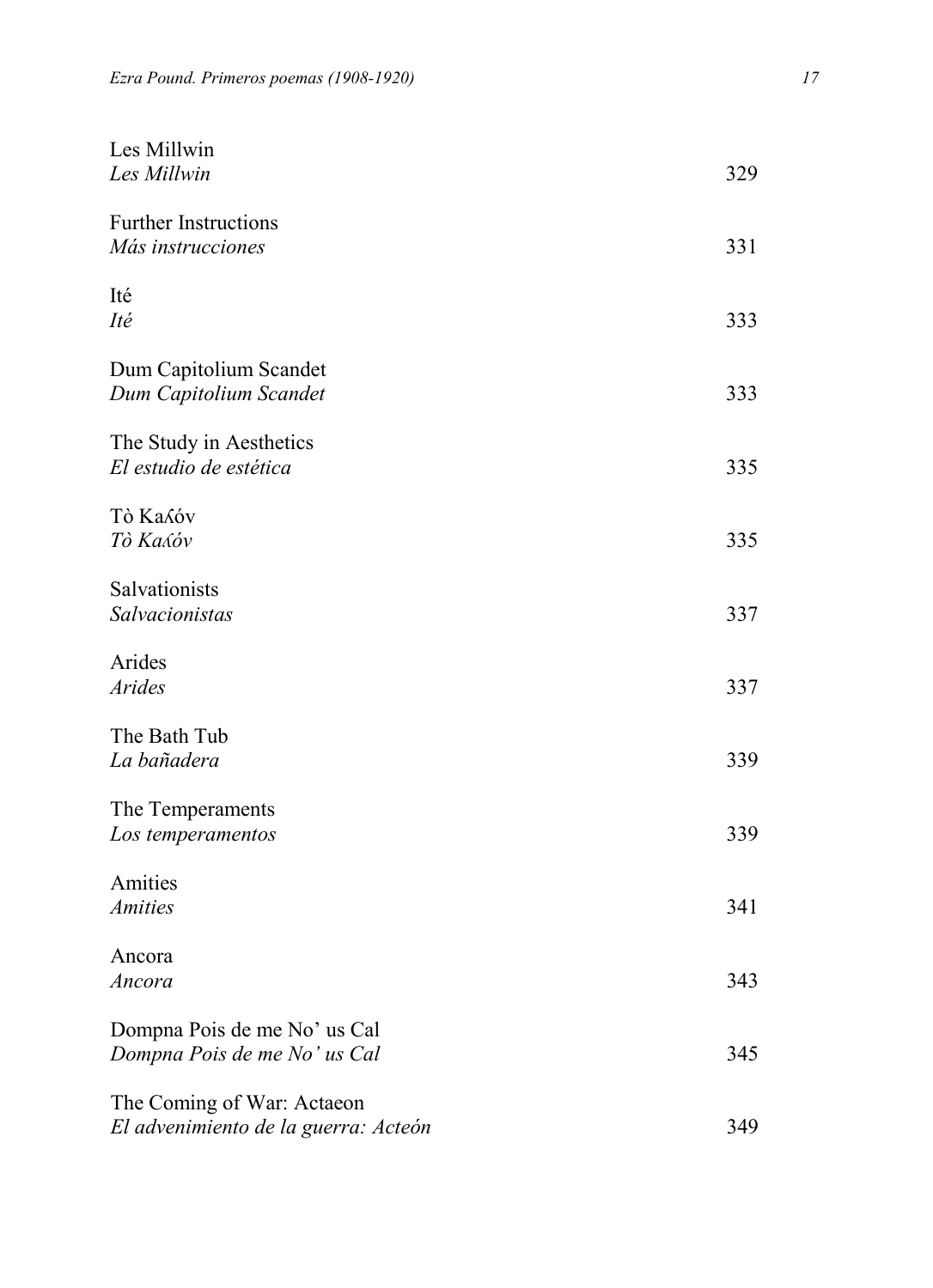| After Ch'U Yuan<br>Según Ch'U Yuan                                           | 349 |
|------------------------------------------------------------------------------|-----|
| Liu Ch'e<br>Liu Ch'e                                                         | 351 |
| Fan-piece, for her imperial lord<br>Pieza de abanico para su alteza imperial | 351 |
| Ts'ai Chi'h<br>Ts'ai Chi'h                                                   | 351 |
| In a Station of the Metro<br>En una estación del metro                       | 351 |
| Alba<br>Alba                                                                 | 351 |
| Heather<br><b>Brezo</b>                                                      | 353 |
| The Faun<br>El fauno                                                         | 353 |
| Coitus<br>Coito                                                              | 353 |
| The Encounter<br>El encuentro                                                | 355 |
| Papyrus<br>Papiro                                                            | 355 |
| Ione, Dead The Long Year<br>Ione, muerta hace un largo año                   | 355 |
| Ιμέρρω<br>Ιμέρρω                                                             | 355 |
| To Formanius' Young Lady Friend<br>A la joven dama de Formanius              | 357 |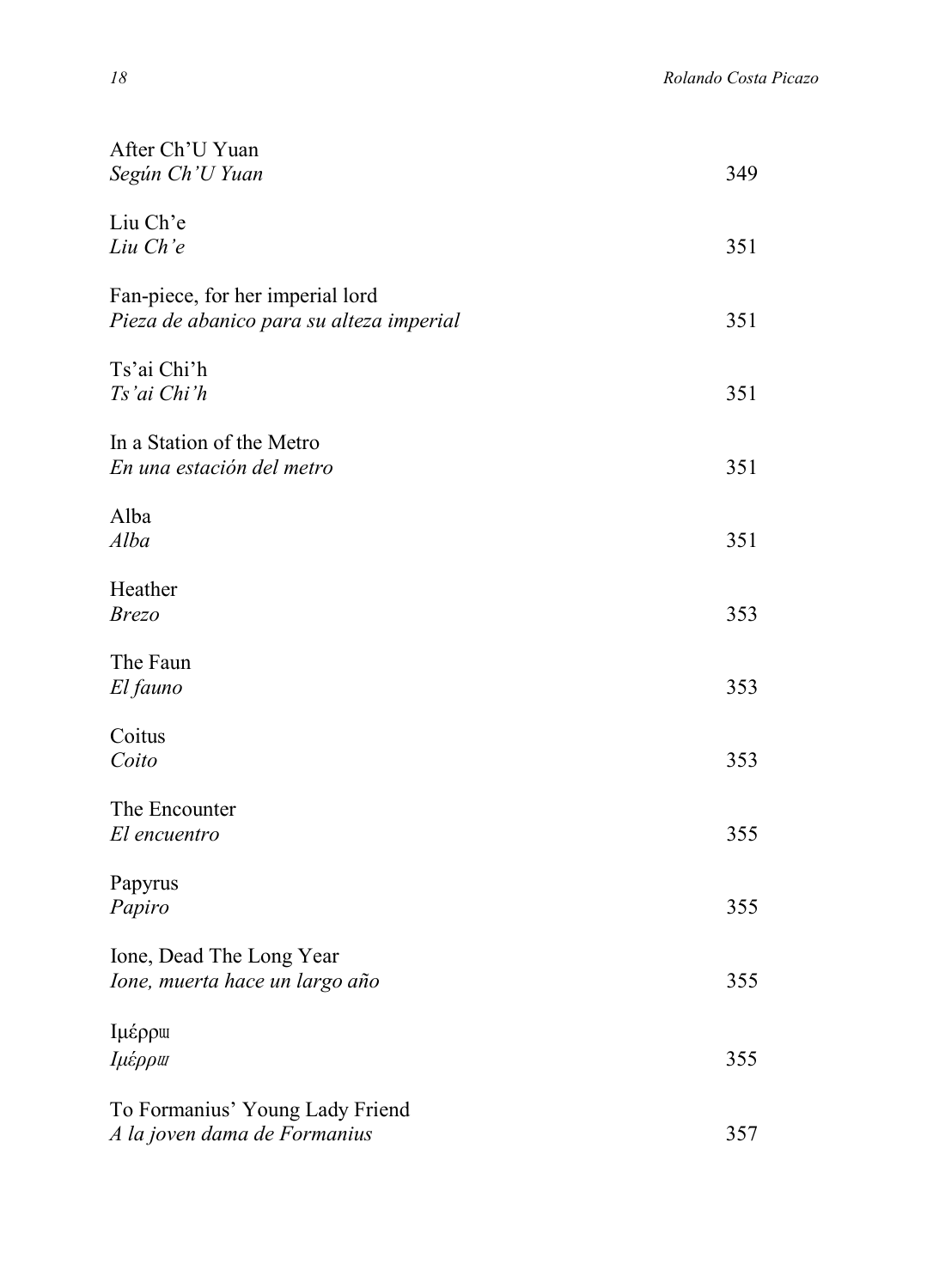| Ladies<br>Damas                                         | 359 |
|---------------------------------------------------------|-----|
| Tame Cat<br>Gato manso                                  | 361 |
| The Tea Shop<br>Salón de té                             | 361 |
| The Lake Isle<br>La isla del lago                       | 363 |
| Black Slippers: Bellotti<br>Zapatillas negras: Bellotti | 363 |
| Epilogue<br>Epilogo                                     | 365 |
| The Three Poets<br>Los tres poetas                      | 365 |
| The Gypsy<br>El gitano                                  | 367 |
| Provincia Deserta<br>Provincia desierta                 | 369 |
| <b>NOTAS</b>                                            | 373 |

#### OTROS POEMAS (1915-1920)

| Near Perigord<br>Cerca de Perigord                  | 401 |
|-----------------------------------------------------|-----|
| Phyllidula<br>Phyllidula                            | 411 |
| Pagani's. November 8<br>En Paganini, 8 de noviembre | 411 |